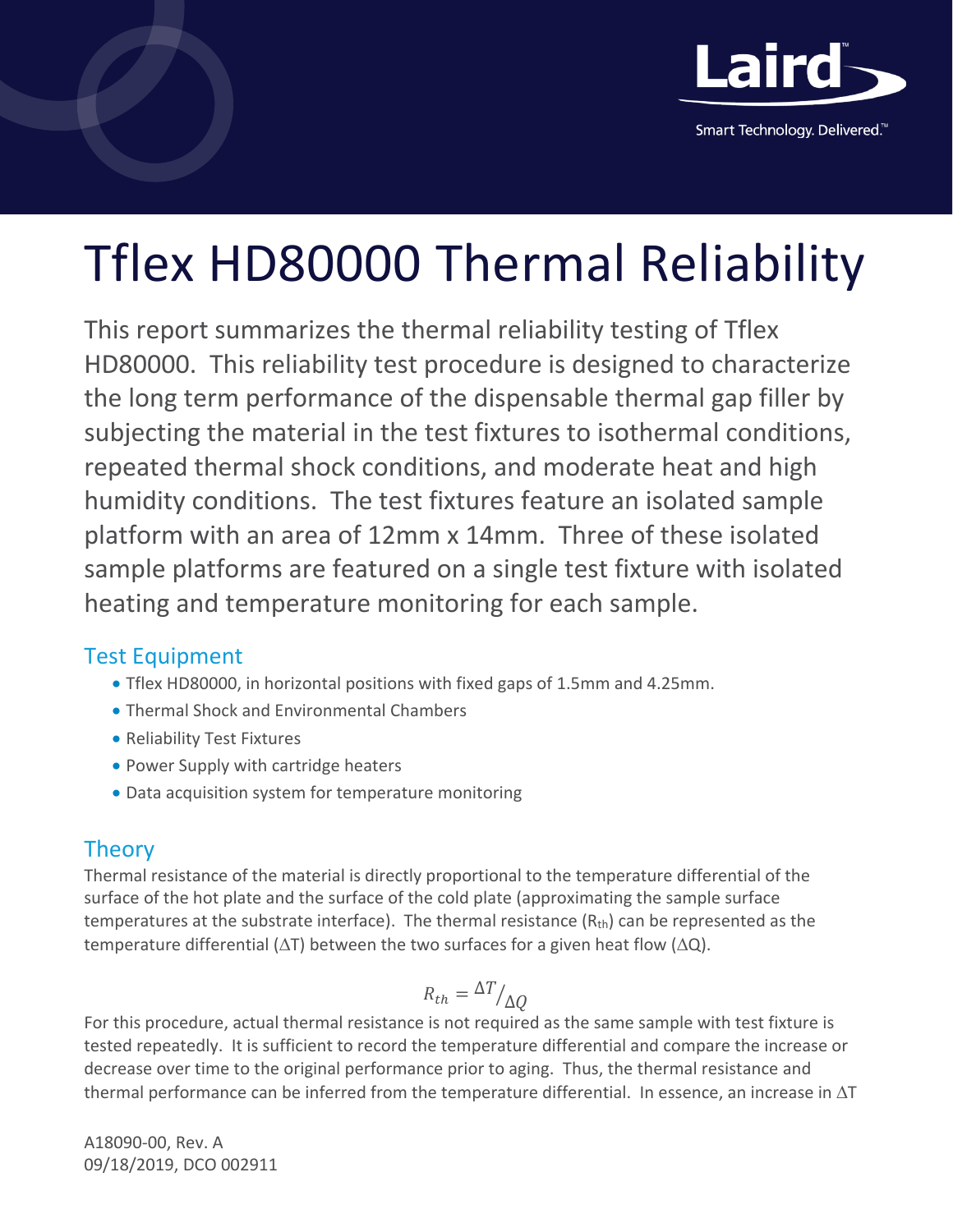

over the reliability testing can be attributed to an increase in thermal resistance of the thermal gap filler.

## Test Procedure

### **Test Fixture and Sample Preparation**

The test fixture is a rectangular fixture with dimensions of approximately 2 inches x 5 inches, or 10 square inches. It consists of an aluminum hot plate and an extruded aluminum heat sink. The hot plate has three machined holes at even intervals for insertion of cartridge heaters. Both hot plate and heat sink have three smaller precision machined holes for thermocouples. The thermocouples can be inserted in very close proximity to the surface of the plates and precisely in alignment for each set of "hot" and "cold" thermocouples. The sample is placed on the 12mmx14mm raised pedestals (1.1mm height) on the hot plate surface and the fixture assembly is fastened by two metal straps. Each test fixture accommodates 3 samples of 12mmx14mm. Final testing gap was set by using metal shims of appropriate height to achieve a sample gap of 1.5mm or 4.25mm. During testing, a dual fan unit is placed on top of the aluminum heat sink and air flow is directed from the heat sink to the atmosphere. The completed assembly is operated in an ambient laboratory environment. Once fully assembled, the cartridge heaters are connected to a power supply and power is applied to maintain a hot plate sample temperature of approximately 70°C across the hot plate surface. This is monitored by the data acquisition system. Steady state condition is achieved in approximately forty five minutes to one hour.

Each assembly, with sample, is tested at time zero and then placed into the conditioned chambers for the specified period of time. Generally, every 250 hours the assembly is removed, tested and then placed back into the chamber. Figure 1 shows a detail of the hot plate surface, providing a visual of the isolated and raised sample platform. See figure 2 for an image of the test fixture with dual fan in place for testing.



### **Figure 1: Test Fixture Hot Plate Sample Surface**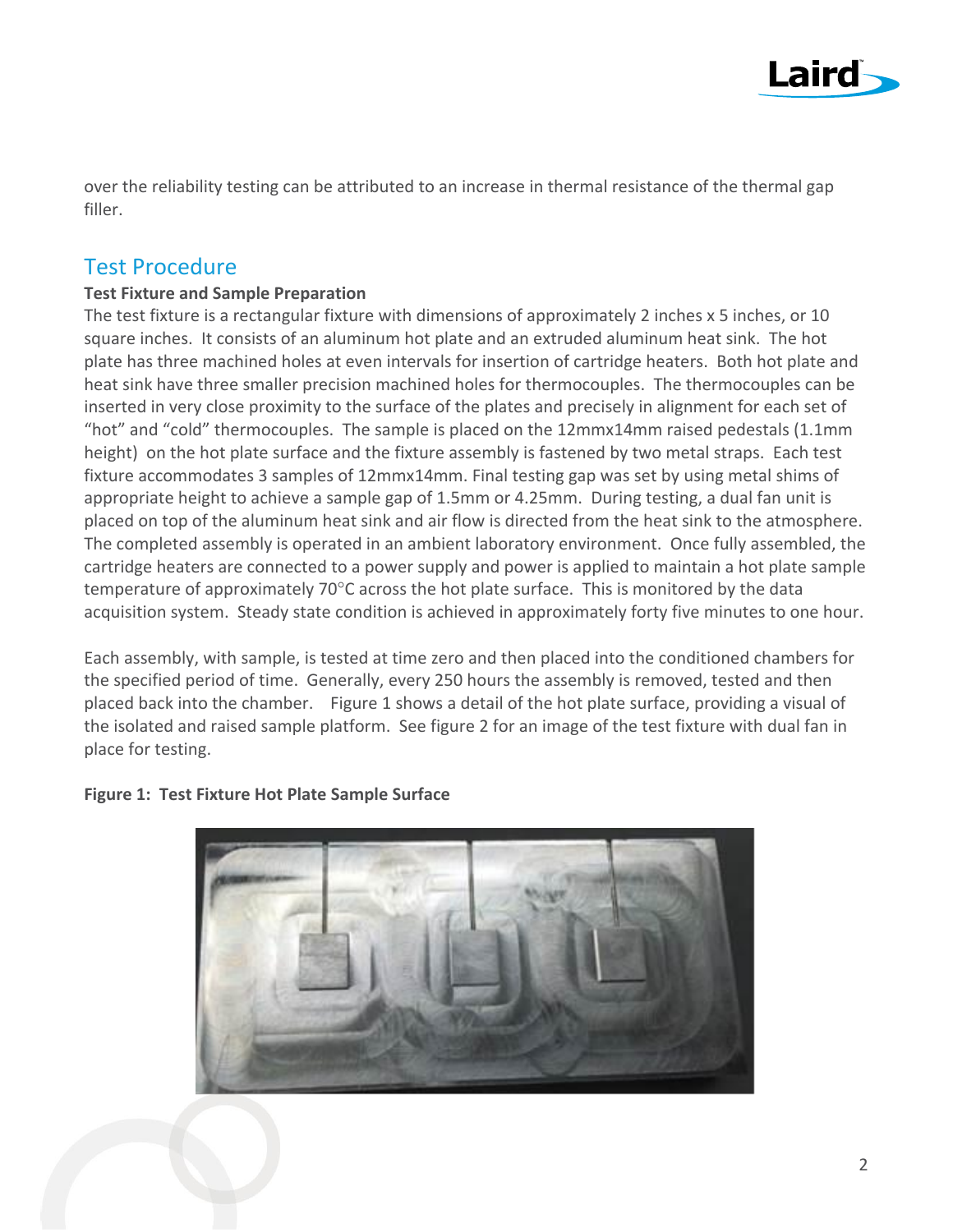



**Figure 2: Test Fixture Assembly with Fan**

## **Results**

#### **Thermal Shock**

Thermal shock was performed for 1000 cycles from -40°C to 125°C. Each cycle is one hour, with the assembly spending thirty minutes at each condition. The sample transition time between the two temperature extremes is approximately 10 seconds. The thermal shock condition had 2 test fixtures with each gap configuration. See figures 4 and 5 for thermal shock results.

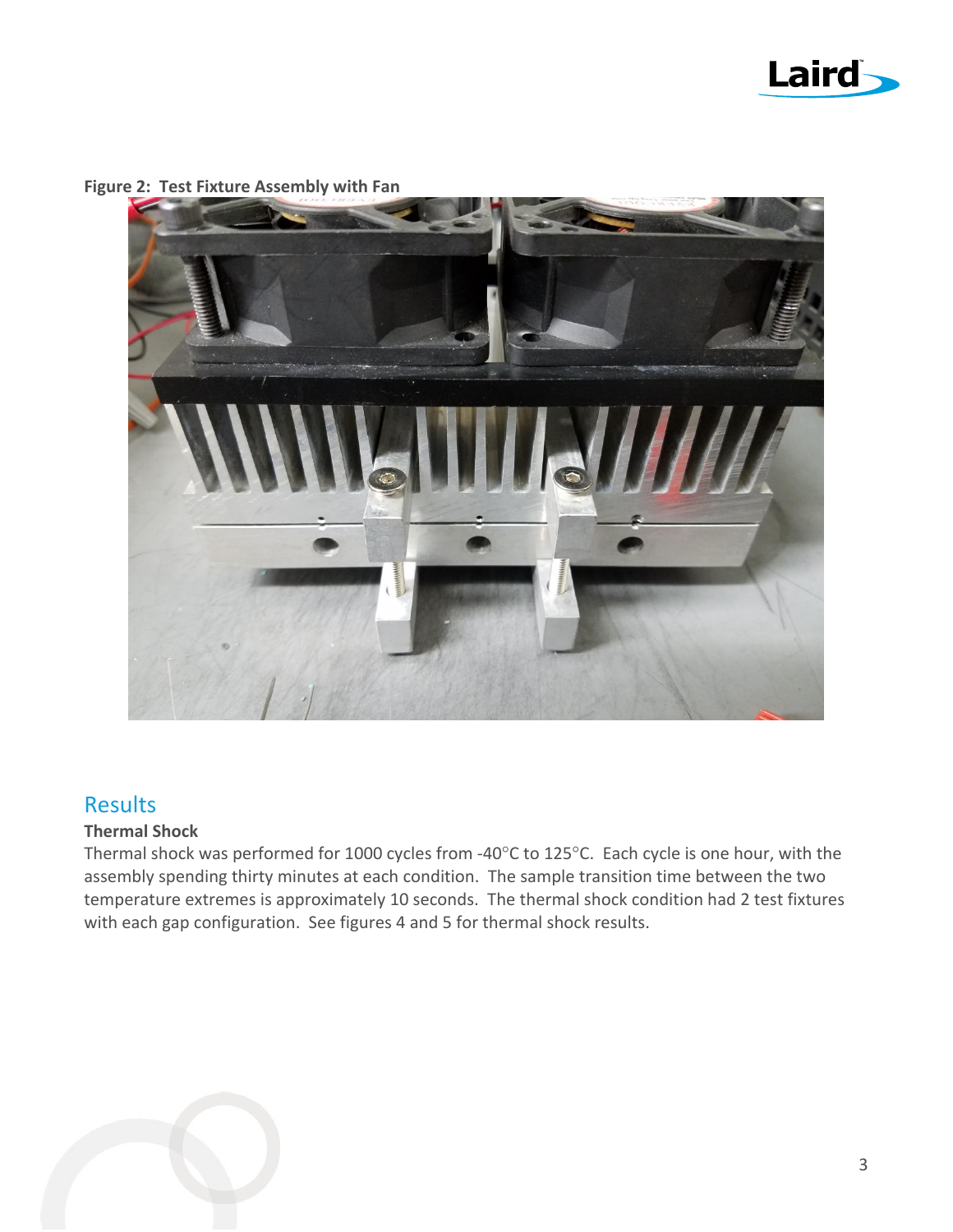



**Figure 4: Thermal Shock Results – -40°C to 125°C – 1.5 mm**

**Figure 5: Thermal Shock Results – -40°C to 125°C – 4.25 mm**

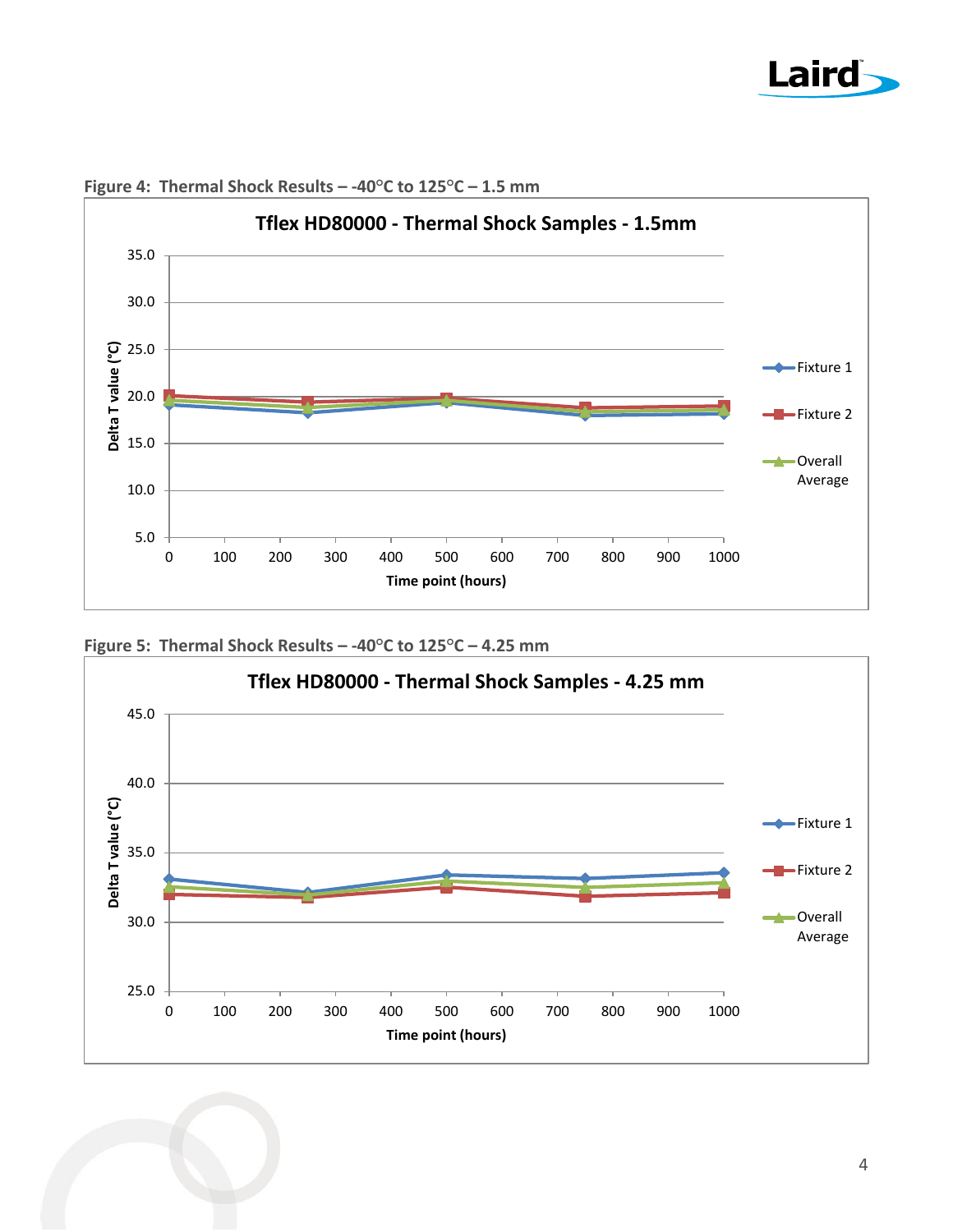

#### **Isothermal Bake**

Isothermal bake was performed for 1000 hours at 150°C. The isothermal bake condition had 2 test fixtures with each gap configuration. See figures 6 and 7 for isothermal bake results.







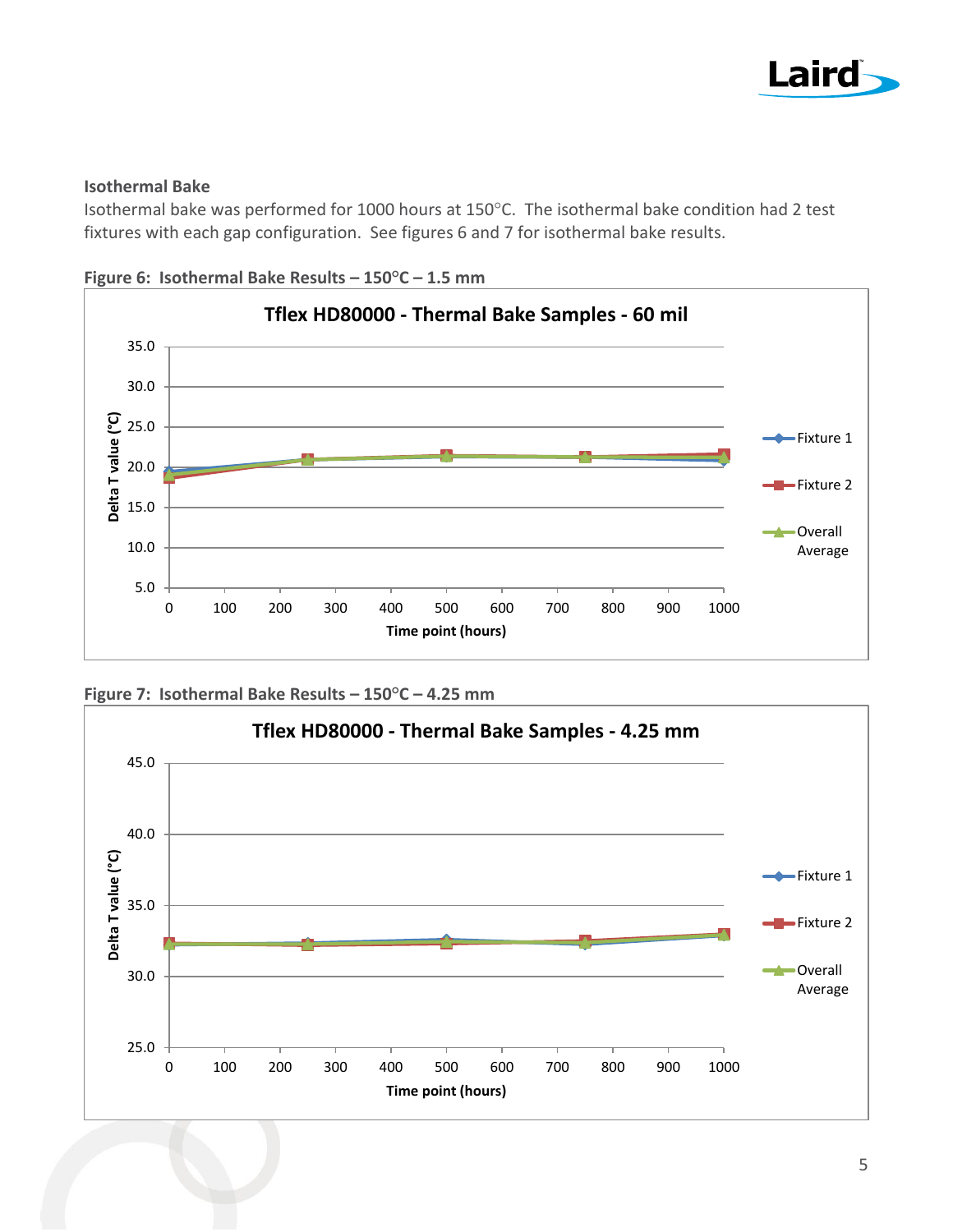

#### **HAST**

HAST was performed for 1000 hours at 85°C and 85% relative humidity. The HAST condition had 2 test fixtures with each gap configuration. See figure 8 and 9 for HAST results.



**Figure 8: HAST Results – 1.5mm**